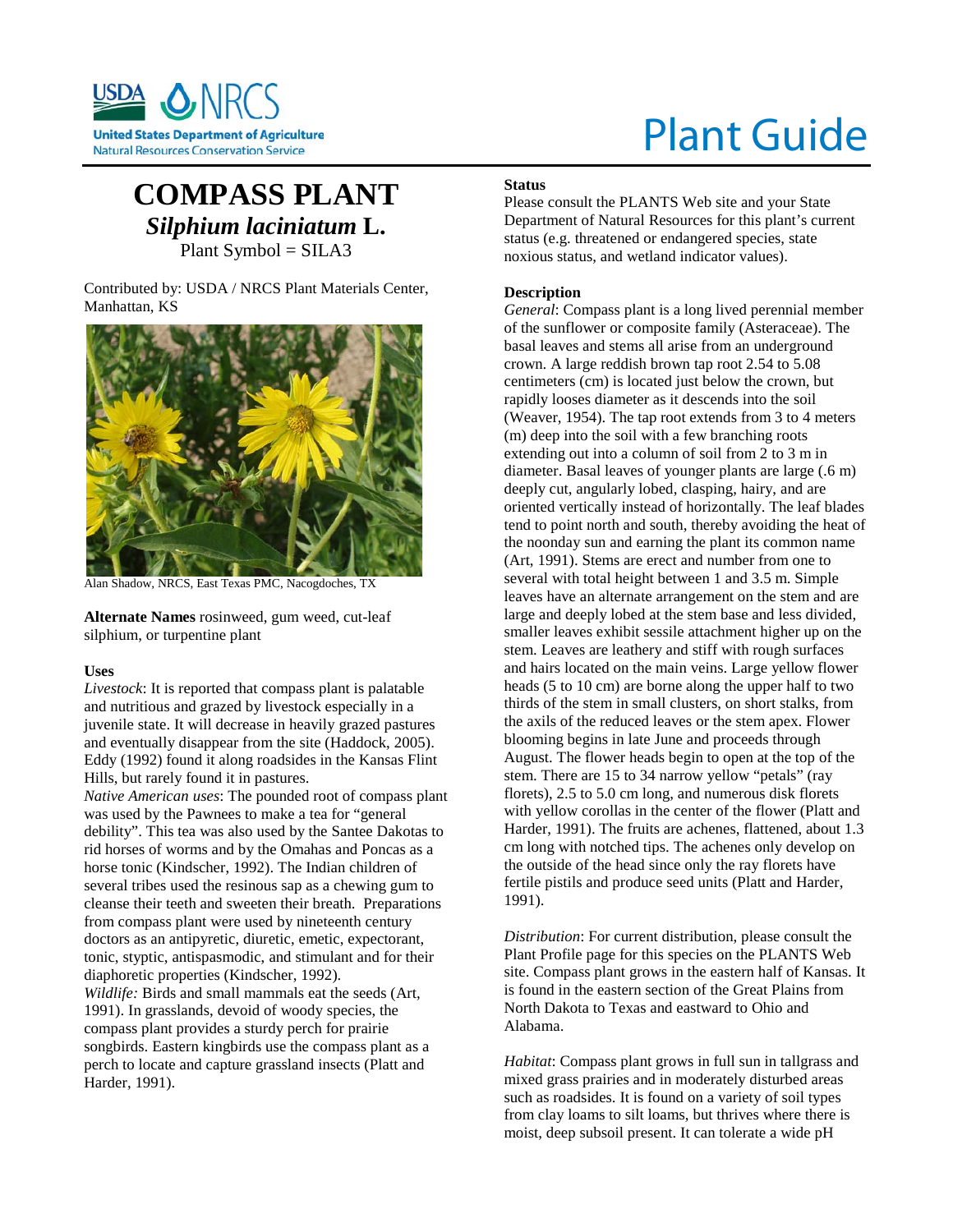range. Weaver and Fitzpatrick (1934) found it in 66 percent of the lowland prairies and 45 percent of the upland prairies they studied.

#### **Adaptation**

Found on open prairies and roadsides, especially in areas with mild soil disturbance (Kindscher, 1992). Full sun is the major requirement of this easily cultivated, hardy species (Art, 1991). It is found on a variety of soil types, but it needs a moist, deep subsoil to thrive.

#### **Establishment**

The easiest way to propagate compass plant is by planting stratified seed in the spring or unstratified seed in the fall. Moist stratification (60 days at 40 degrees F) and scarification will enhance germination (Art, 1991). To scarify the seed, nick the seed coat with a sharp knife prior to planting. The first year the seedlings have only a single leaf, and it will take 2 to 3 years for the plant to mature and produce flowers. Much of the plants energy and carbon are invested in extensive root production the first years of life.

Pleasants and Jurik's (1992) study of plant seedling recruitment of compass plant indicated that the plants with the larger number of seedheads had a significantly higher density of seedlings around them. Estimates of seed production of individual compass plants indicated that about 1 percent of the seed became seedlings each year (Pleasants and Jurik, 1992).

#### **Management**

Seedling plants have only a single leaf their first year of growth. Kindscher (1992) indicated that the compass plant will flower in two to three years. Platt and Harder (1991) stated that in their experience compass plants did not bloom until the fourth or fifth growing season. Should compass plant be grown as a specimen plant it may need to be staked to keep the stalks from blowing over.

#### **Pests and Potential Problems**

A recent study has revealed that insect natural enemies can influence reproductive success of host plants by eliminating natural herbivores, thereby reducing damage to photosynthetic or reproductive plant tissues (Tooker and Hanks, 2006). Price et al. (1980) proposed that natural enemies can indirectly influence plant fitness by killing herbivorous insects.

Tooker and Hanks (2006) presented field evidence that parasitoids of an endemic community enhance plant reproduction by killing larvae of gall wasps and that plants produced volatile cues that parasitoids use in locating hosts.

Kindscher (1992) indicated that mature cultivated compass plants often become large and top heavy and have a tendency to fall over.

*Silphium laciniatum* is a new horticultural plant in Poland grown for medicinal, ornamental and forage crop purposes. A disease was noticed on 15 percent of the plants causing stunting, yellowing of leaves, and reduced

inflorescence production. Oblong brown-purplish lesions developed on the stems during the month of July. *Alternaria alternata* was isolated from the affected stems, cultured on artificial media grown in the lab, and finally inoculated on compass plant seedlings to recreate the disease symptoms (Wagner and Jamiolkowska, 2004).

#### **Environmental Concerns**

Compass plant does not spread vegetatively except as the clump of the original plant grows in diameter. The basal clump of leaves of a mature plant may grow to 1 to 1.75 m in diameter and tend to shade out plants within the basal leaves. This species volunteers easily from seed (Platt and Harder, 1991).

# **Seeds and Plant Production**

*Seed Production*: Seed can be harvested from nursery stock in late August or September. The plants flower from about June 27 to August  $20<sup>th</sup>$ . After drying, the seed units can be run through a hammer mill to break up the seed head and release the achenes. Then seed units can be run over a two screen Clipper cleaner with a top screen of 25 and a lower screen of 9 to 13. The seed can then be finally cleaned to a purity of 48 percent with approximately 46,600 seeds per kilogram (k). Other methods of seed processing can be utilized to improve final purity of the harvested seed.

*Bareroot Plant Production*: Field collected seed is planted in the fall without being subjected to cold storage. Seed can be sown in raised propagation bed that preferentially consists of sandy loam soil. Total time from planting to plant harvest can take from 12 months for fall dug propagules to 18 months if plants are harvested in the spring.

#### **Cultivars, Improved, and Selected Materials (and area of origin)**

Contact your local Natural Resources Conservation Service (formerly Soil Conservation Service) office for more information. Look in the phone book under "United States Government." The Natural Resources Conservation Service will be listed under the subheading "Department of Agriculture."

Two compass plant germplasm lines, NF-1 (Reg. no. GP-114, PI 628632) and NF-1 Profuse Ligule (Reg. no. GP-115, PI 628633) were developed by the Samuel Roberts Noble Foundation, Inc., and released January 7, 2002. NF-1 is a broad based population intended to provide breeders and other researchers with germplasm adapted to the southern Great Plains (Hopkins et al., 2002). NF-1 Profuse Ligule is a half-sib family derived from a single plant expressing the profuse ligule trait. Chromosome number of NF-1 and NF-1 Profuse Ligule is 2*n*=2x=15. The germplasm lines should be useful in developing improved cultivars, novel germplasm, as well as studying the biology, genetics, and ecology of compass plant. Seed stocks of NF-1 and NF-1 Profuse Ligule will be